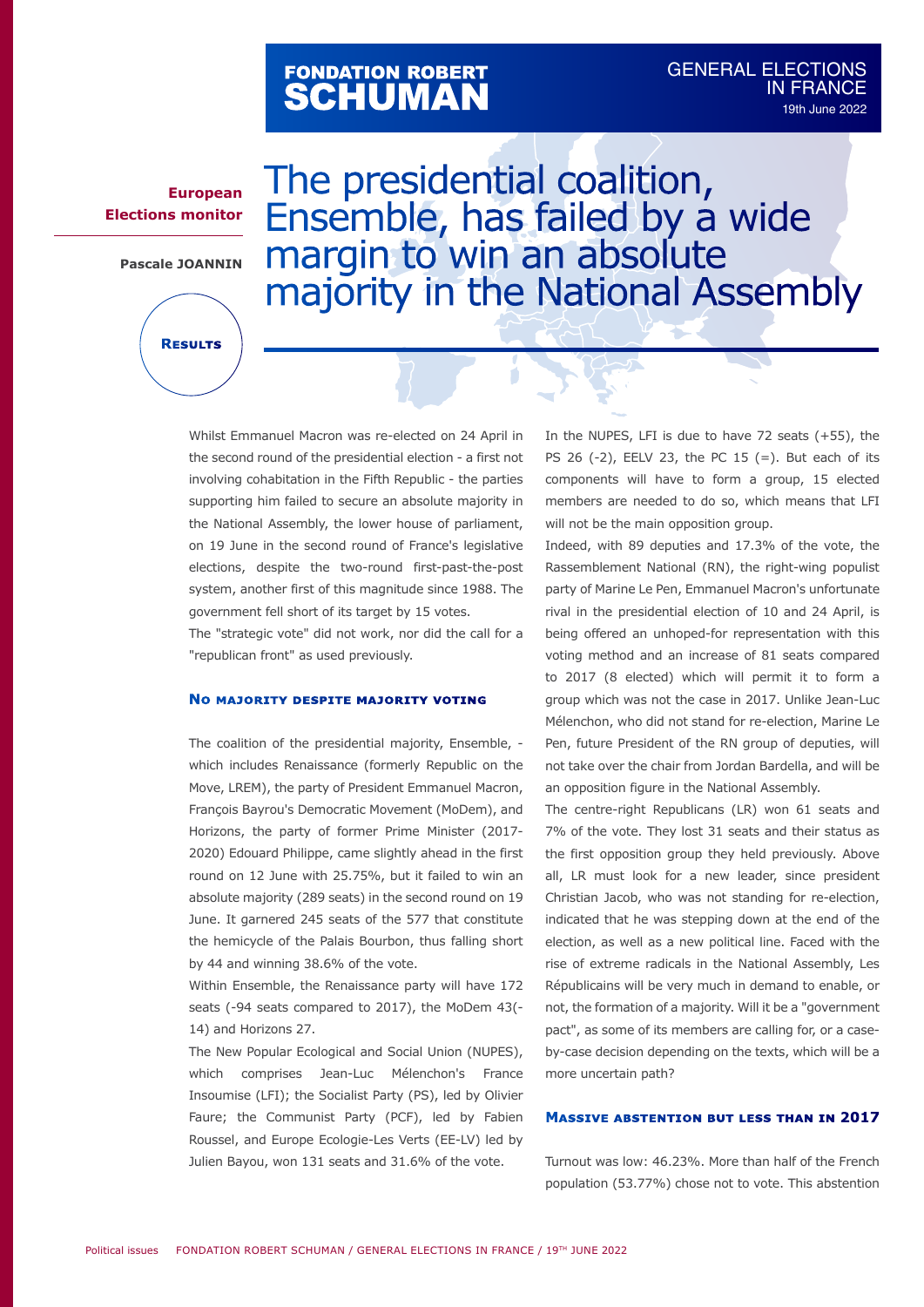02

#### **General elections in France** 19th June 2022

rate is 1.51 points higher than that measured in the first round of voting (52.49%). This figure confirms a trend that has emerged since 2002: namely an increase in abstention between the two rounds of the legislative elections. However, it is 3.36 points less than in the second round of the 2017 legislative elections, which recorded the highest abstention rate since 1958. Five years ago, 57.36% of voters stayed away from the polls.

| Results of the second round of the legislative elections of 19 June 2022 in France |  |  |
|------------------------------------------------------------------------------------|--|--|
| <b>Turnout: 46.23%</b>                                                             |  |  |

| <b>Candidates</b>                          | Number of<br>votes | <b>Percentage</b><br>of votes<br>registered | <b>Percentage of</b><br>votes cast | <b>Number of</b><br>seats won |
|--------------------------------------------|--------------------|---------------------------------------------|------------------------------------|-------------------------------|
| New ecological and social popular union    | 6 556 198          | 13,49                                       | 31,60                              | 131                           |
| <b>Various left-wing</b>                   | 443 282            | 0,91                                        | 2,14                               | 22                            |
| <b>Various</b>                             | 18 295             | 0,04                                        | 0,09                               | 1                             |
| <b>Regionalist</b>                         | 264 779            | 0,54                                        | 1,28                               | 10                            |
| <b>Ensemble!</b> (Presidential majority)   | 8 002 419          | 16,47                                       | 38,57                              | 245                           |
| <b>Various centre</b>                      | 99 145             | 0,20                                        | 0,48                               | $\overline{4}$                |
| <b>Union of Democrats and Independents</b> | 64 443             | 0,13                                        | 0,31                               | 3                             |
| <b>Les Républicains</b>                    | 1 447 838          | 2,98                                        | 6,98                               | 61                            |
| <b>Various right-wing parties</b>          | 231 071            | 0,48                                        | 1,11                               | 10                            |
| <b>Sovereign Right</b>                     | 19 306             | 0,04                                        | 0,09                               | 1                             |
| <b>National Rally</b>                      | 3 589 465          | 7,39                                        | 17,30                              | 89                            |

Source : <https://www.resultats-elections.interieur.gouv.fr/legislatives-2022/FE.html>

#### **Which reshuffle and which policy?**

Several key figures from the presidential majority were badly beaten in the poll. The outgoing president of the National Assembly, Richard Ferrand, was defeated in his stronghold in Brittany, as was the president of the parliamentary group of LREM deputies, Christophe Castaner, former Home Affairs Minister, in the Alps and that of the MODEM group, Patrick Mignola, in Savoie.

Several ministers, including Amélie de Montchalin (Minister of Ecological Transition), Brigitte Bourguignon (Minister of Health) and Justine Benin (Secretary of State for the Maritime Affairs), were also defeated and will have to leave the government according to the unwritten rule that a defeated minister is fired ipso facto from the government.

A major reshuffle - and not just a technical one - is necessary given the "earthquake", the "disavowal", the

"slap in the face" that the French – those who did vote wanted to give to the President's party.

Indeed, there is now the question of a change of Prime Minister. It is true that Elisabeth Borne, who has been in office since 16 May and who was running in an election for the first time, won in Normandy. But the weak result of the majority will force her to make a number of political contortions of which it is not sure that she is capable in the face of an opposition that promises to be thunderous and feverish both on the left (LFI) and the right (RN) in the hemicycle.

The battle for power is expected to be tough; since the President has been defeated, on 28 June an experienced elected official will have to be appointed, one who can control the deputies and prevent the debates from turning into a running battle.